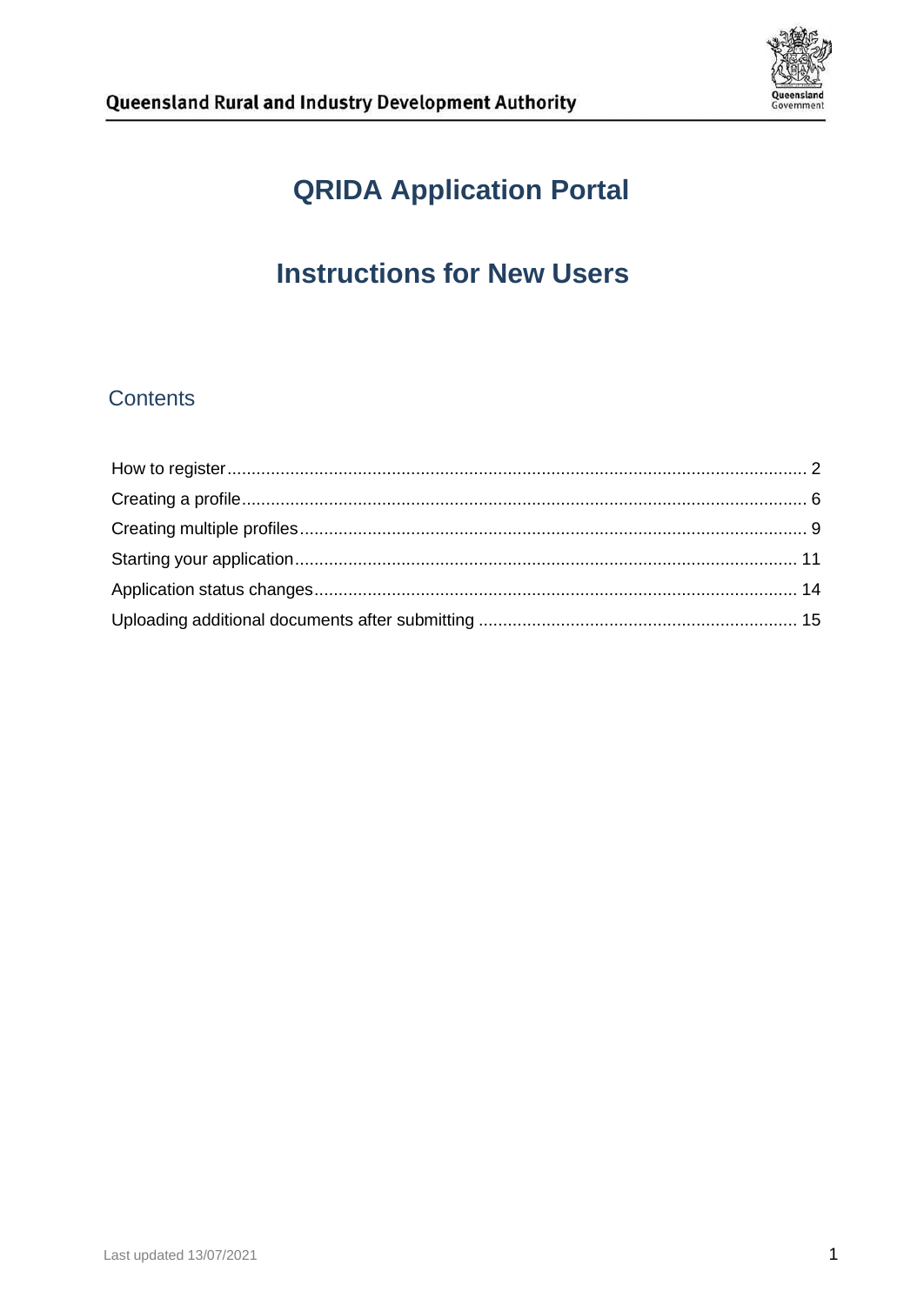

# <span id="page-1-0"></span>How to register

### **Step 1**

Visit the QRIDA portal at [www.applyonline.qrida.qld.gov.au](http://www.applyonline.qrida.qld.gov.au/)

| Queensland Government<br>Queensland Rural and Industry Development Authority |                                                                                                                                                                                                                             | Contact Help     |
|------------------------------------------------------------------------------|-----------------------------------------------------------------------------------------------------------------------------------------------------------------------------------------------------------------------------|------------------|
|                                                                              | Login<br>Register                                                                                                                                                                                                           | Forgot piassword |
|                                                                              | Email*                                                                                                                                                                                                                      |                  |
|                                                                              | Password *<br>Remember me<br>Login                                                                                                                                                                                          |                  |
|                                                                              |                                                                                                                                                                                                                             |                  |
| Copyright<br><b>Disclaimer</b>                                               | Privacy Right to information Accessibility Jobs in Queensland Government<br>C The State of Queensland - Queensland Rural and Industry Development Authority 2010 - 2021<br><b>Queersland Government</b><br>portal v2.32.209 | Other Languages  |

### **Step 2**

Click 'Register' at the top of the Login box or follow this link: [applyonline.qrida.qld.gov.au/auth/register](http://applyonline.qrida.qld.gov.au/auth/register)

| Login |           | Register    | Forgot password |
|-------|-----------|-------------|-----------------|
|       | Email *   |             |                 |
|       | Password* |             |                 |
|       |           | Remember me |                 |
|       |           | Login       |                 |
|       |           |             |                 |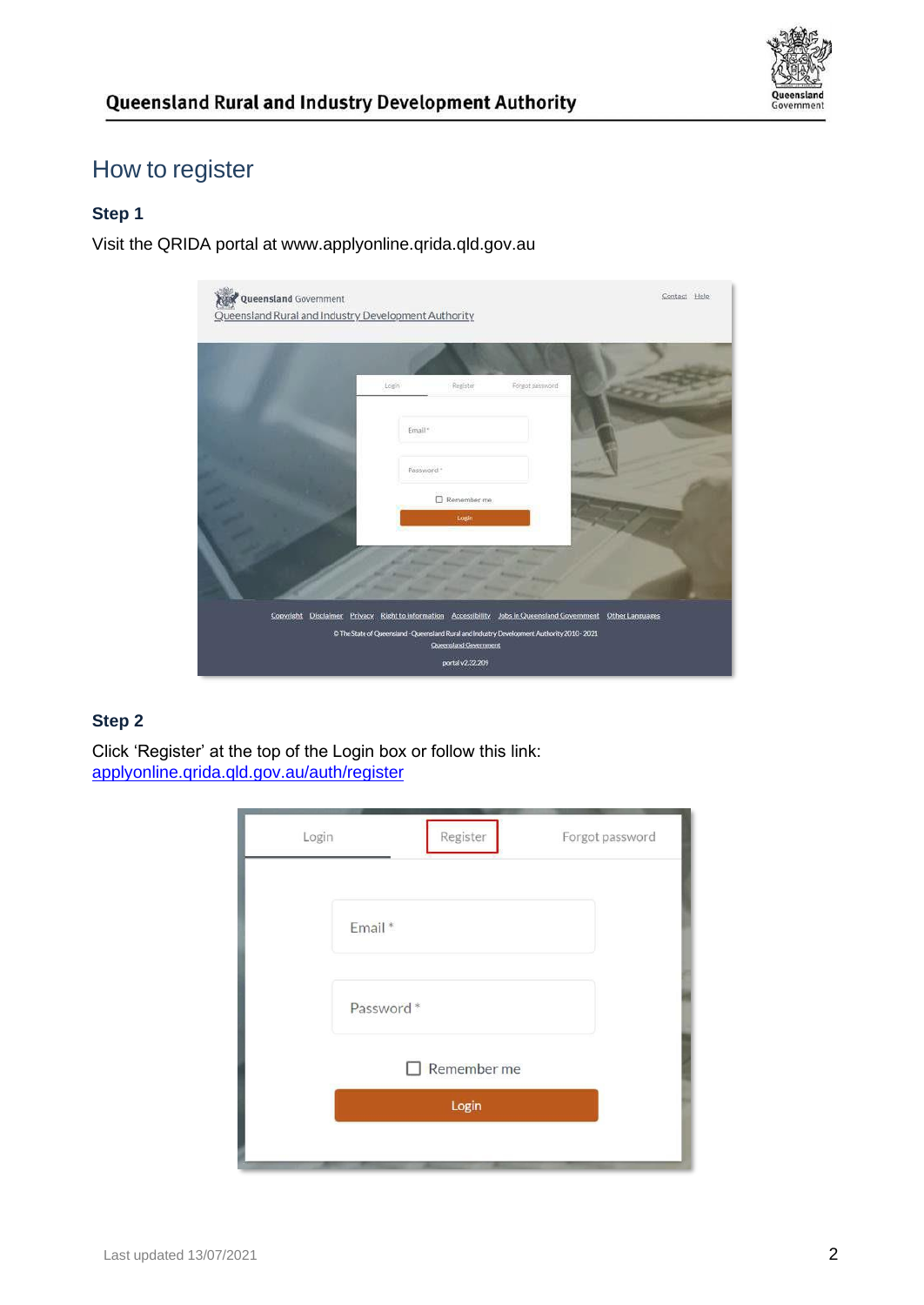

Fill in your name, email and nominate a password on the Portal Registration screen and select 'Register' when finished.

| Login | Register            | Forgot password |
|-------|---------------------|-----------------|
|       | Given name(s) *     |                 |
|       | Surname*            |                 |
|       | <sup>t</sup> Email* |                 |
|       | Confirm email *     |                 |
|       | <b>D</b> Password * |                 |
|       | Confirm password *  |                 |
|       | Register            |                 |
|       |                     |                 |

Password Requirements:

- 10 characters long
- At least (1) uppercase letter
- At least (1) lowercase letter
- At least (1) number
- At least (1) special character (example:  $! \; \mathcal{Q} \# \$ )

#### **Step 4**

After filling in the above details and clicking "Register", you will receive a message saying your email address will need to be validated prior to logging in.

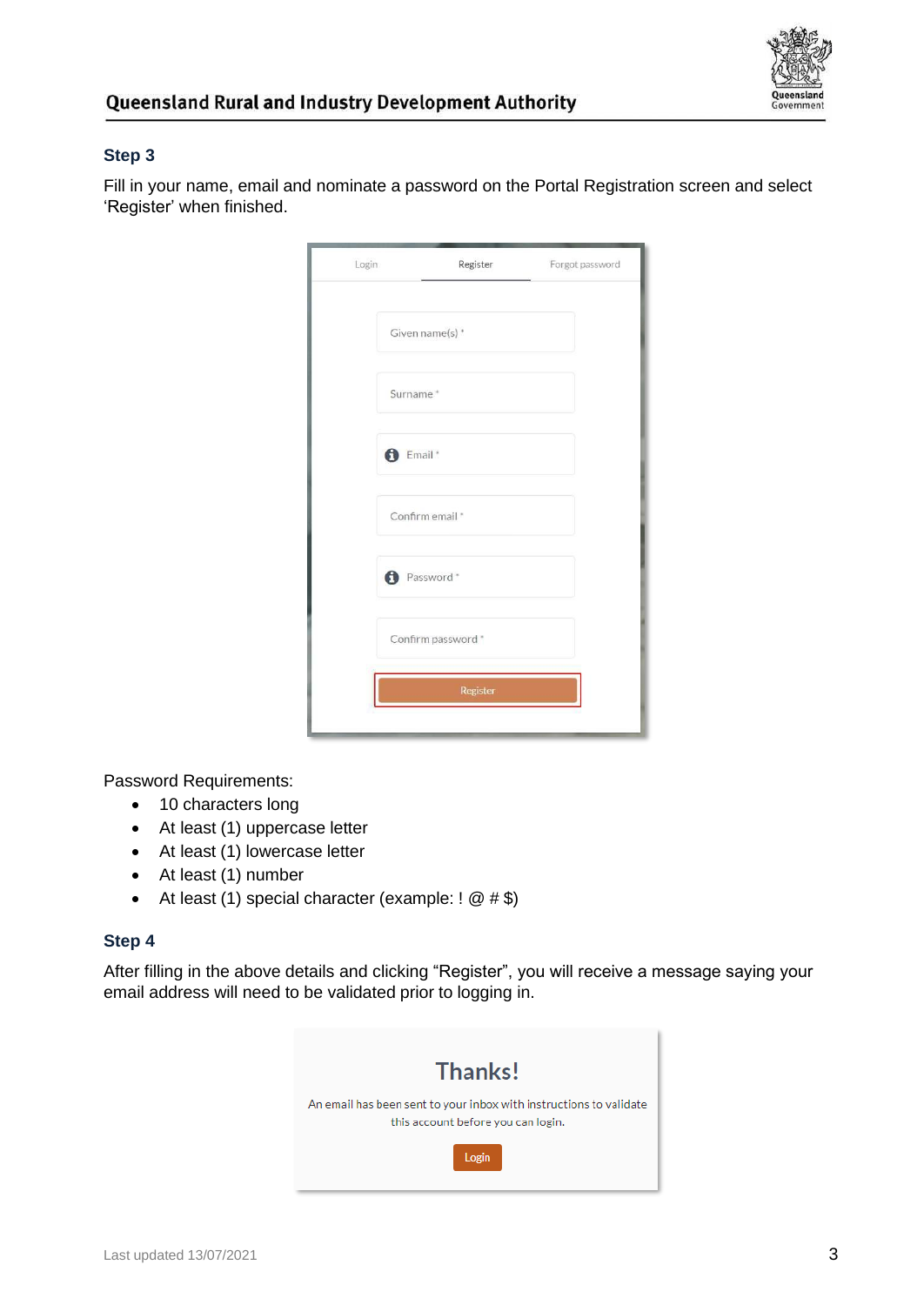

Log into your email account and find the verification email. It will most likely be in your inbox. The email will be from [noreply@messages.qrida.qld.gov.au](mailto:noreply@messages.qrida.qld.gov.au) and will look like the below:



If you are unable to find this email in your inbox, check your *junk or spam folders*.

Some email providers may mark the email as junk meaning it won't appear in your inbox. If you have used a work email as your username, but have not received a validation email, there may be filtering in place preventing it from being delivered to your inbox. You will need to contact your IT administrator for assistance before contacting QRIDA.

You can also log into the portal with the email and password of the account to request the email be resent. If you need to, click the 'Resend Email' button

*Only one validation email can be re-sent in a 5-minute window.*



Only the portal user can validate their email address. If the validation email has not arrived in your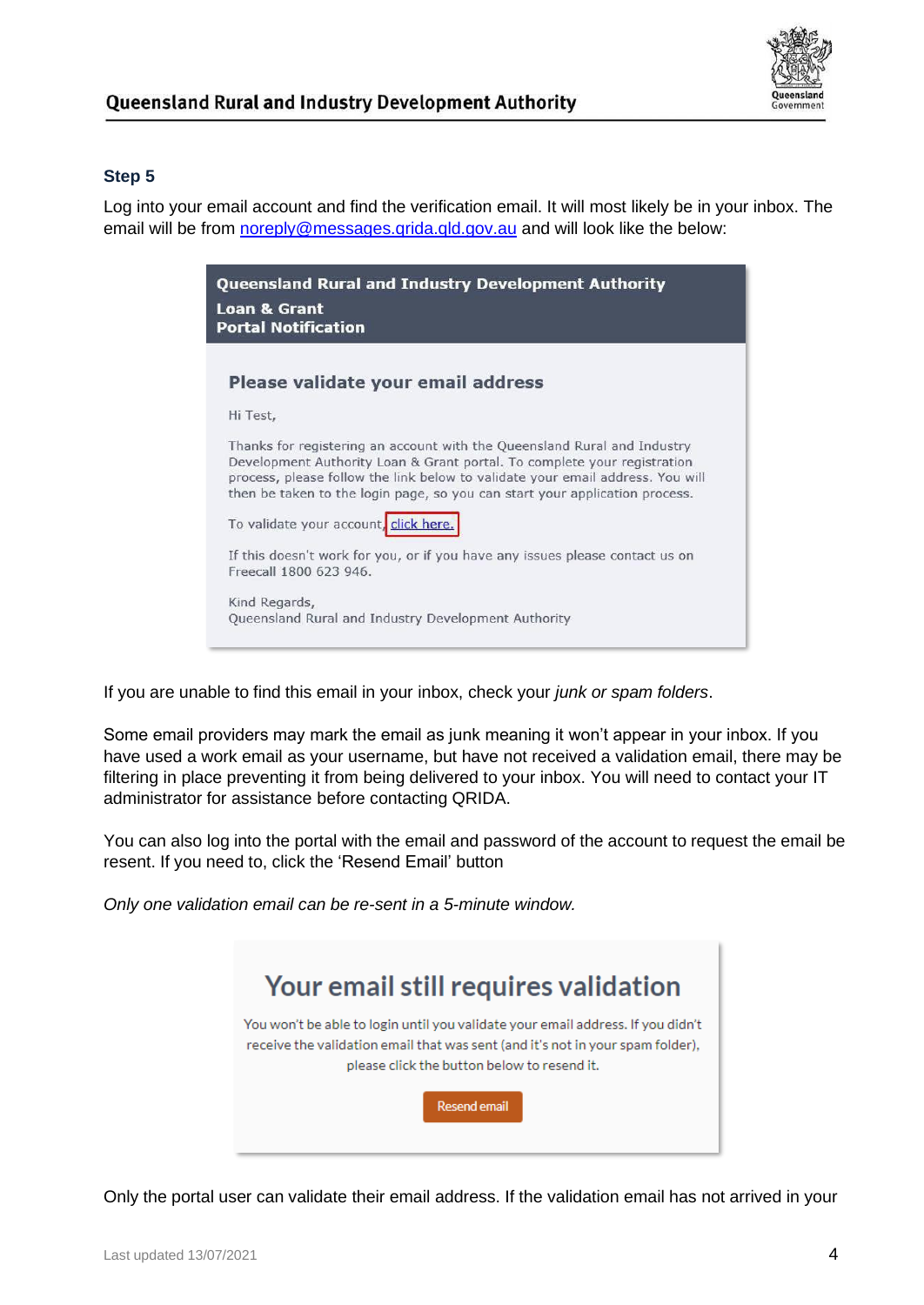

inbox after the above troubleshooting, please attempt to register with an alternative email address.

### **Step 6**

Click on the link in the email: To validate your account 'click here'. Once you have clicked the link, a new page will open with the portal. You may need to log-in with your username (email address) and password again..



You will see the following page. This page will allow you to see all your current applications. As a new user you won't have any yet.

| <b>Applications</b>                   | Portal user details |   | Profile management                                                                                                                                                                                 |                                           |   |                              |
|---------------------------------------|---------------------|---|----------------------------------------------------------------------------------------------------------------------------------------------------------------------------------------------------|-------------------------------------------|---|------------------------------|
| Home<br>$\geq$<br><b>Applications</b> | Applications        |   |                                                                                                                                                                                                    |                                           |   | <b>Start new application</b> |
| Search By                             |                     | ۰ | Keywords, IDs, etc.                                                                                                                                                                                |                                           | Q |                              |
|                                       |                     |   |                                                                                                                                                                                                    | There are no applications.                |   |                              |
|                                       | Copyright           |   | Disclaimer Privacy Right to information Accessibility Jobs in Queensland Government Other Languages<br>© The State of Queensland - Queensland Rural and Industry Development Authority 2010 - 2021 | Queensland Government<br>portal v2.32.209 |   |                              |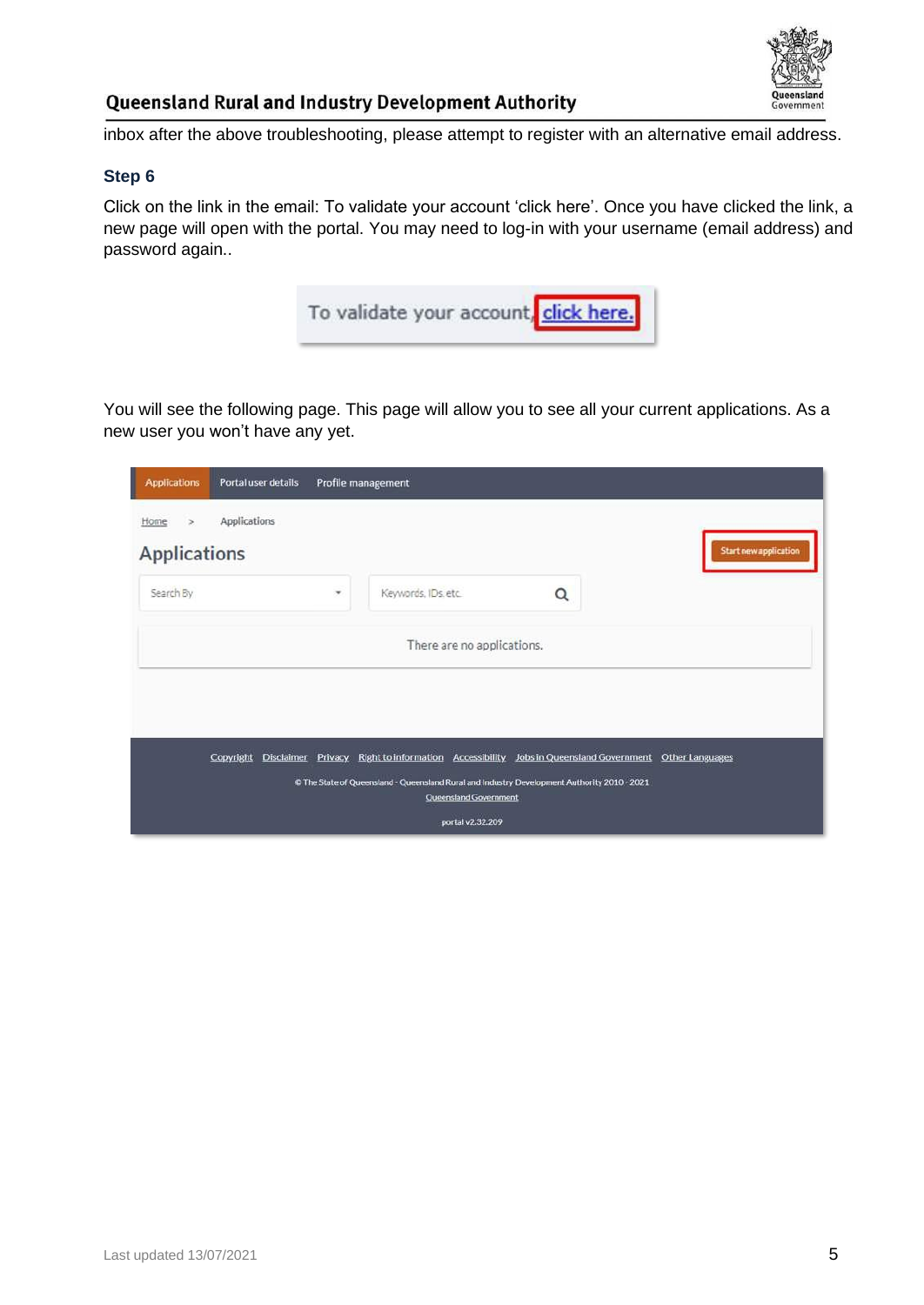

# <span id="page-5-0"></span>Creating a profile

### **Step 1**

Click the orange "Start New Application" button on the right-hand side of the page.

| <b>Applications</b>                   | Portal user details |        | Profile management         |   |                       |
|---------------------------------------|---------------------|--------|----------------------------|---|-----------------------|
| Home<br>$\rightarrow$<br>Applications | Applications        |        |                            |   | Start new application |
| Search By                             |                     | $\sim$ | Keywords, IDs. etc.        | Q |                       |
|                                       |                     |        | There are no applications. |   |                       |

### **Step 2**

On the New Application Screen, you will see a selection of schemes open for online application. Choose the scheme you wish to apply for by clicking on the associated tile.

*Note:* the actual applications that appear on the portal may be different than in this instruction manual as current programs change.

| <b>Applications</b>                             | Portal user details                                     | Profile management                                                                                     |                                                                                                                                                                  |                                                           |
|-------------------------------------------------|---------------------------------------------------------|--------------------------------------------------------------------------------------------------------|------------------------------------------------------------------------------------------------------------------------------------------------------------------|-----------------------------------------------------------|
| Home<br>>                                       | Applications<br>$\geq$                                  | New application                                                                                        |                                                                                                                                                                  |                                                           |
| New application                                 |                                                         |                                                                                                        |                                                                                                                                                                  |                                                           |
|                                                 |                                                         | Queensland Rural and Industry Development Authority, please visit our website at www.grida.gld.gov.au. | This portal currently only offers a small subset of our applications for completion online. For details of the other loans, grants and rebates available through |                                                           |
|                                                 | To start, select an application from the options below: |                                                                                                        |                                                                                                                                                                  |                                                           |
|                                                 |                                                         |                                                                                                        | d                                                                                                                                                                |                                                           |
| Advice Rebate                                   | Tourism Business Professional                           | Work in Paradise                                                                                       | Southern Queensland Severe<br>Weather - Disaster Recovery<br>Grants - Primary Producer                                                                           | TC Niran - Disaster Recovery<br>Grants - Primary Producer |
|                                                 |                                                         |                                                                                                        | $\mathscr{A}$                                                                                                                                                    |                                                           |
| Back to Work in Agriculture<br>Incentive Scheme |                                                         | COVID-19 Daintree Area<br>Scheme                                                                       | COVID-19 Small Business<br>Adaption Grants - Regional<br>Oueensland                                                                                              | Carbon Farming Advice Rebate<br>- Approved Advisers       |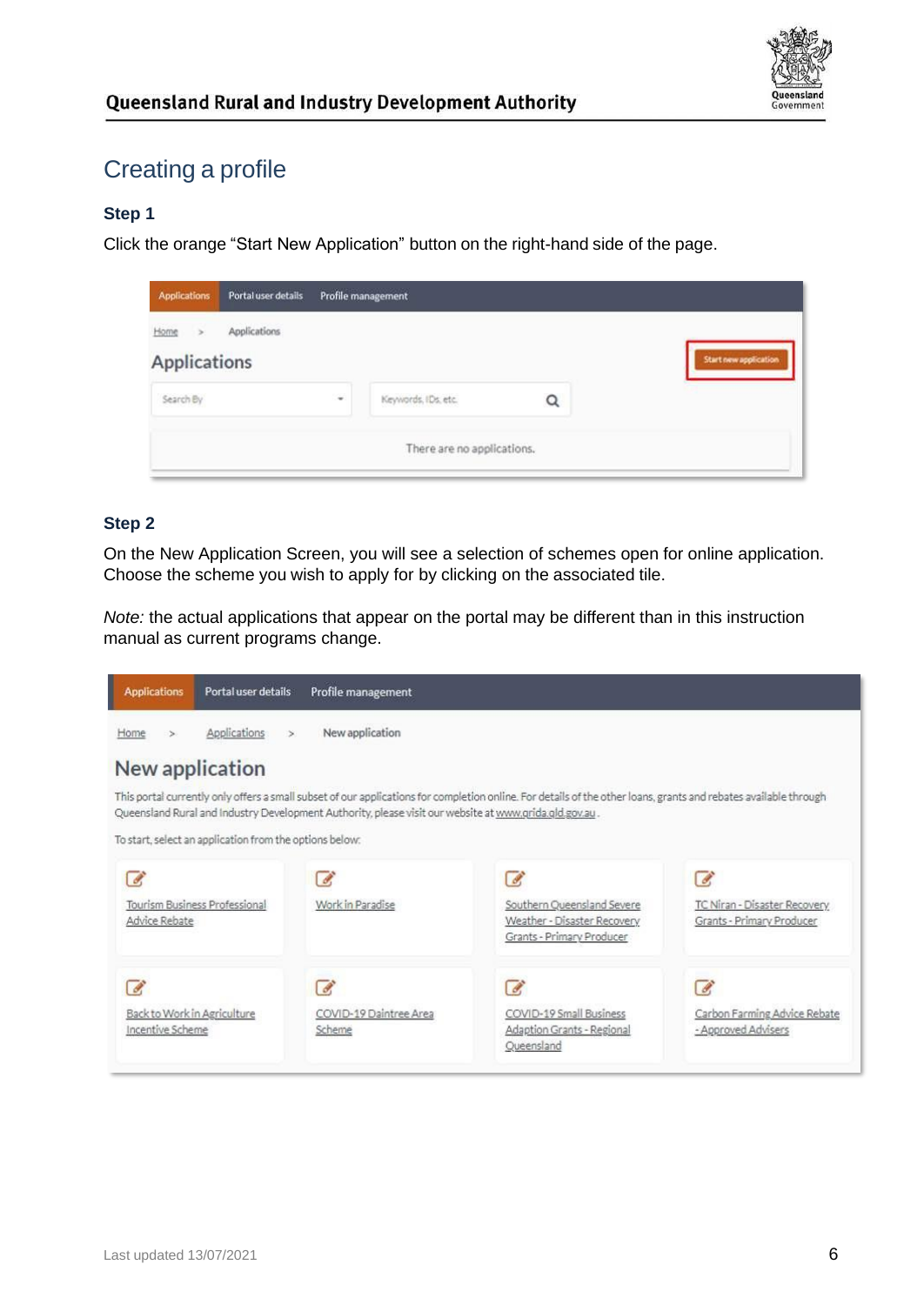

A message will appear asking you to create a profile. Click 'Create New Profile' to be taken to the Profile Management page.

| <b>Applications</b>                                                                                                                        | Portal user details | Profile management     |                                                                                                                                                            |                                                           |
|--------------------------------------------------------------------------------------------------------------------------------------------|---------------------|------------------------|------------------------------------------------------------------------------------------------------------------------------------------------------------|-----------------------------------------------------------|
| Applications<br>Home<br>$\geq$                                                                                                             | ×                   | New application        |                                                                                                                                                            |                                                           |
| New application<br>This portal currently only offers a si<br>Queensland Rural and Industry De<br>To start, select an application from<br>7 |                     | Take me back           | Profile<br>Please Create a profile<br>A profile will record personal/business details for the entity applying for assistance.<br><b>Create new Profile</b> | and rebates available through<br>13                       |
| <b>Tourism Business Professional</b><br>Advice Rebate                                                                                      |                     | Work in Paradise       | Southern Queensland Severe<br>Weather - Disaster Recovery<br>Grants - Primary Producer                                                                     | TC Niran - Disaster Recovery<br>Grants - Primary Producer |
| $\sigma$<br>Back to Work in Agriculture<br>Incentive Scheme                                                                                | Ø<br><b>Scheme</b>  | COVID-19 Daintree Area | B.<br>COVID-19 Small Business<br>Adaption Grants - Regional<br>Queensland                                                                                  | B<br>Carbon Farming Advice Rebate<br>- Approved Advisers  |

Creating a profile allows you to record your basic applicant details such as:

- Name/s
- Legal structure (e.g. Sole Trader, Company, Trust)
- Address
- Contact details (phone number and email address).

This allows you to use the portal without having to re-enter these details each time you may wish to apply for various programs. You may re-use a profile multiple times, and you can also develop new profiles as required.

If you own more than one business, you must make a new profile for each one applying.

For example, if you own two companies, you will need to make a profile for each of the two companies if they are both submitting applications.

#### **Step 4**

You will be taken to create a profile. Name the profile and fill out the required information. The profile name can be anything but is most useful when it describes you as the applicant. For example, if you are applying as a partnership entity, you may use the names of the partners. The rest of the profile information is basic applicant details. See on page 8.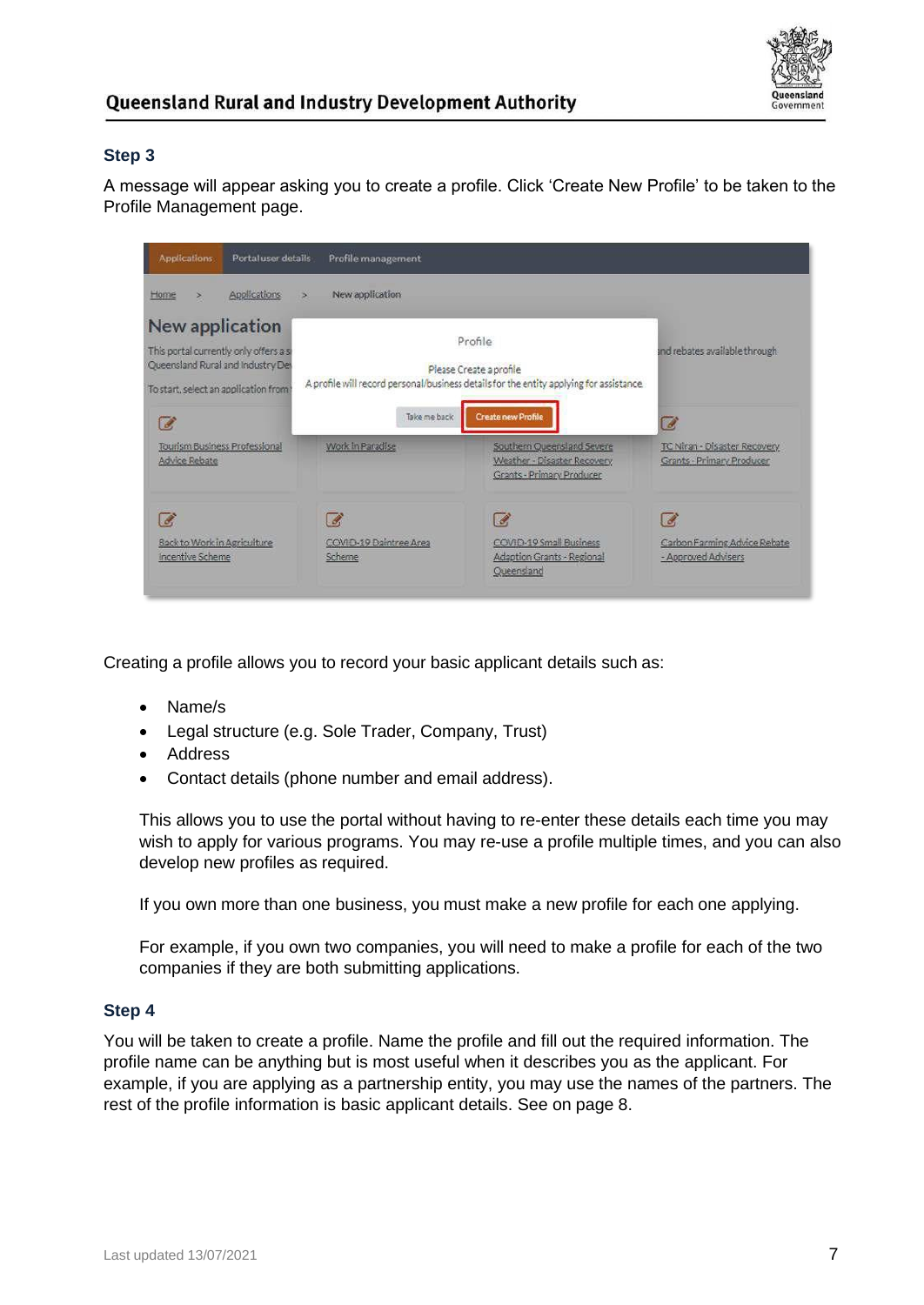

| <b>Applications</b>           | Profile management<br>Portal user details                                                                                                                                                                                                                                                   |
|-------------------------------|---------------------------------------------------------------------------------------------------------------------------------------------------------------------------------------------------------------------------------------------------------------------------------------------|
| Home.<br>$\scriptstyle\rm 30$ | Create new profile<br>Profile management<br>$\rightarrow$                                                                                                                                                                                                                                   |
| New profile                   |                                                                                                                                                                                                                                                                                             |
|                               | A profile will record personal business details for the entity applying for assistance. These details should be recorded in the name of the applicant only. If<br>you intend on submitting multiple applications under various entity names, a separate profile should be created for each. |
| Profile                       |                                                                                                                                                                                                                                                                                             |
|                               | Please provide a name for this profile "                                                                                                                                                                                                                                                    |
|                               | Client ID (If an application has been submitted using this profile previously)                                                                                                                                                                                                              |
| Profile entity information    |                                                                                                                                                                                                                                                                                             |
| Entity type" O                |                                                                                                                                                                                                                                                                                             |
| O Individualis)               |                                                                                                                                                                                                                                                                                             |
| Sole trader                   |                                                                                                                                                                                                                                                                                             |
| C Company                     |                                                                                                                                                                                                                                                                                             |
| O Trust                       |                                                                                                                                                                                                                                                                                             |
| O Partnership                 |                                                                                                                                                                                                                                                                                             |
| C Non-Profit                  |                                                                                                                                                                                                                                                                                             |
| Profile contact details       |                                                                                                                                                                                                                                                                                             |
| Nominated contact person."    |                                                                                                                                                                                                                                                                                             |
| A Land line no*               |                                                                                                                                                                                                                                                                                             |
| O Mobileno*                   |                                                                                                                                                                                                                                                                                             |

### **Step 5**

Click 'Save' in the bottom right hand corner of the page to save your profile.

#### **Step 6**

Once you have completed your profile, a message box will appear asking whether you wish to continue with the application for the program you selected.

Clicking 'Create Application' will return you directly to the application form. (Refer page 13)

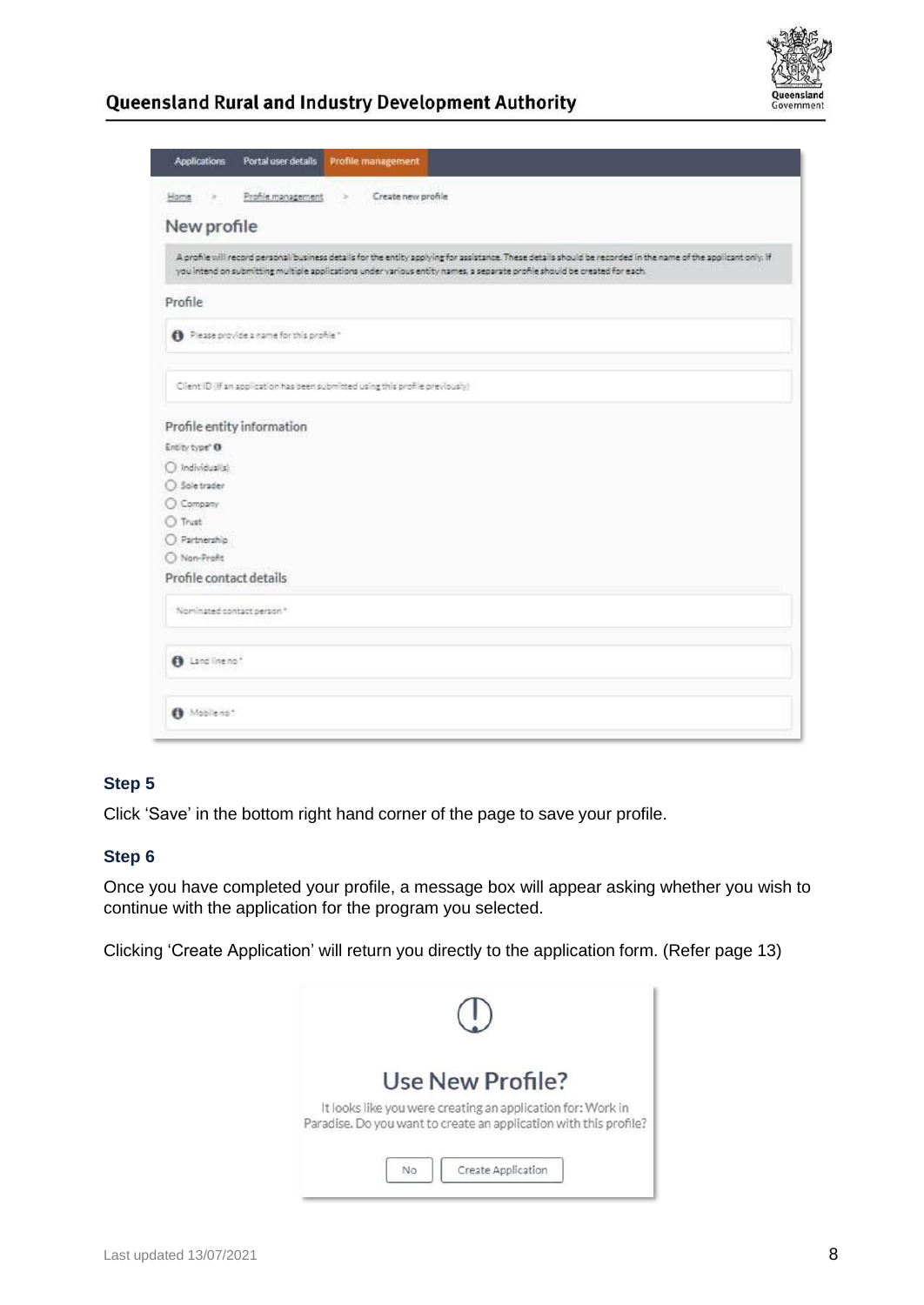

# <span id="page-8-0"></span>Creating multiple profiles

If you are not applying using multiple profiles, you may skip these steps and proceed directly to the next section, ['Starting Your Application'.](#page-10-0) If you are only submitting an application on behalf of one business, you do not need to create multiple profiles.

### **Step 1**

If you need to create several profiles, you may navigate back to the Profile Management tab at the top of the screen and create a new profile by clicking 'Create New Profile' as required.

| <b>Applications</b>   | Portal user details                                          | Profile management |                    |
|-----------------------|--------------------------------------------------------------|--------------------|--------------------|
| Home<br>$\rightarrow$ | Profile management                                           |                    |                    |
|                       | <b>Profile management</b>                                    |                    | Create new profile |
| Profile name          |                                                              |                    | Actions            |
| Self                  |                                                              |                    | Edit<br>Delete     |
|                       | *To start a new application, return to the applications tab. |                    |                    |

Multiple profiles are required if you as the portal user own multiple businesses (i.e. with different ABNs) and intend to lodge more than one application.

Once you have created all the profiles required, you may save and begin your applications.

#### **Step 2**

Click the 'Applications' heading at the top of the screen to navigate back to the tile selection page. Click 'Start New Application' same as before.

| <b>Applications</b>              | Portal user details | Profile management |                            |   |                       |
|----------------------------------|---------------------|--------------------|----------------------------|---|-----------------------|
| Home<br>><br><b>Applications</b> | Applications        |                    |                            |   | Start new application |
| Search By                        |                     | $\;$               | Keywords, IDs, etc.        | Q |                       |
|                                  |                     |                    | There are no applications. |   |                       |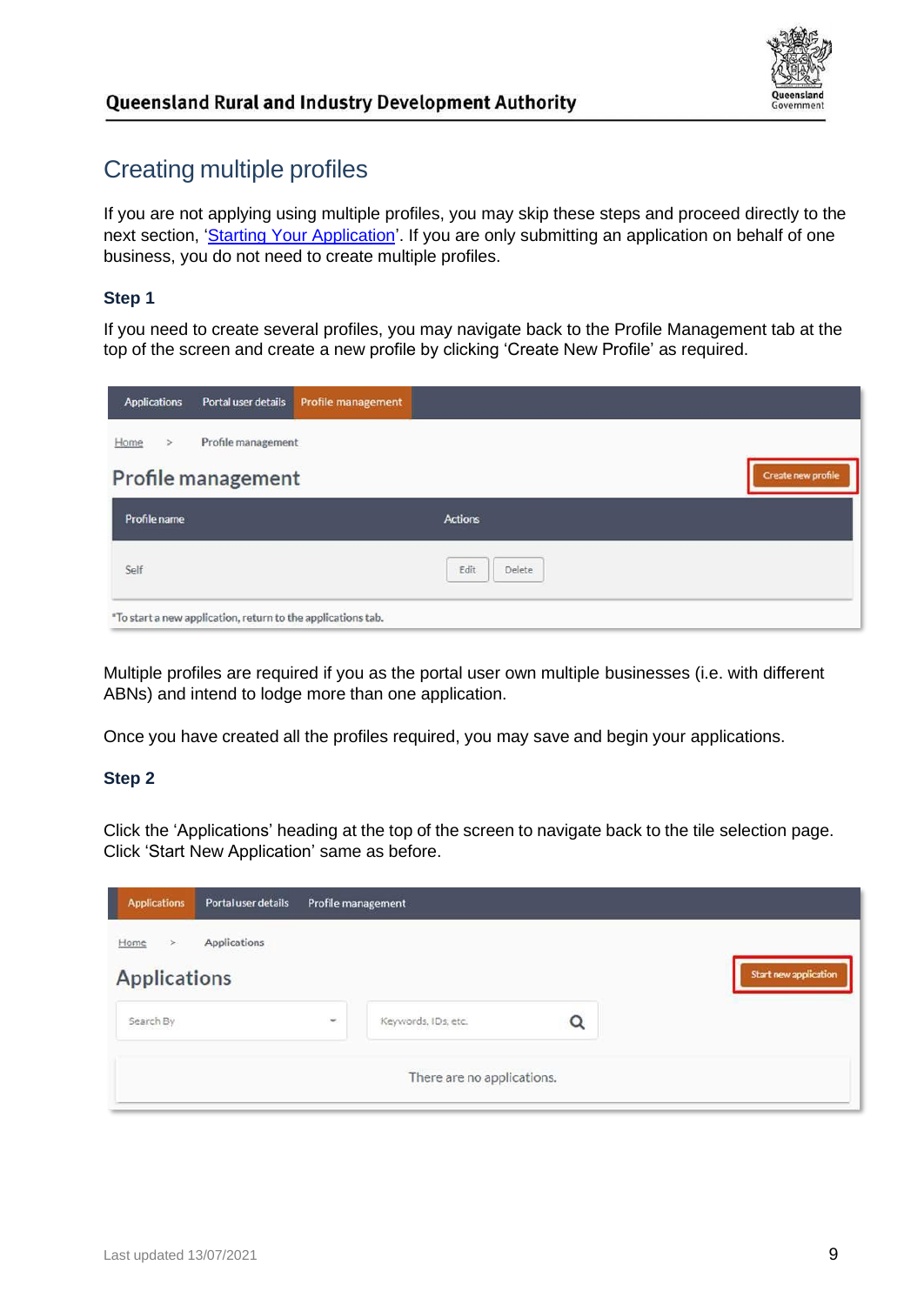

This time, when you click on the scheme you wish to apply for, you will be prompted to choose a profile to make the application.

Use the dropdown menu to choose your preferred profile and click 'Create new application' on this box.

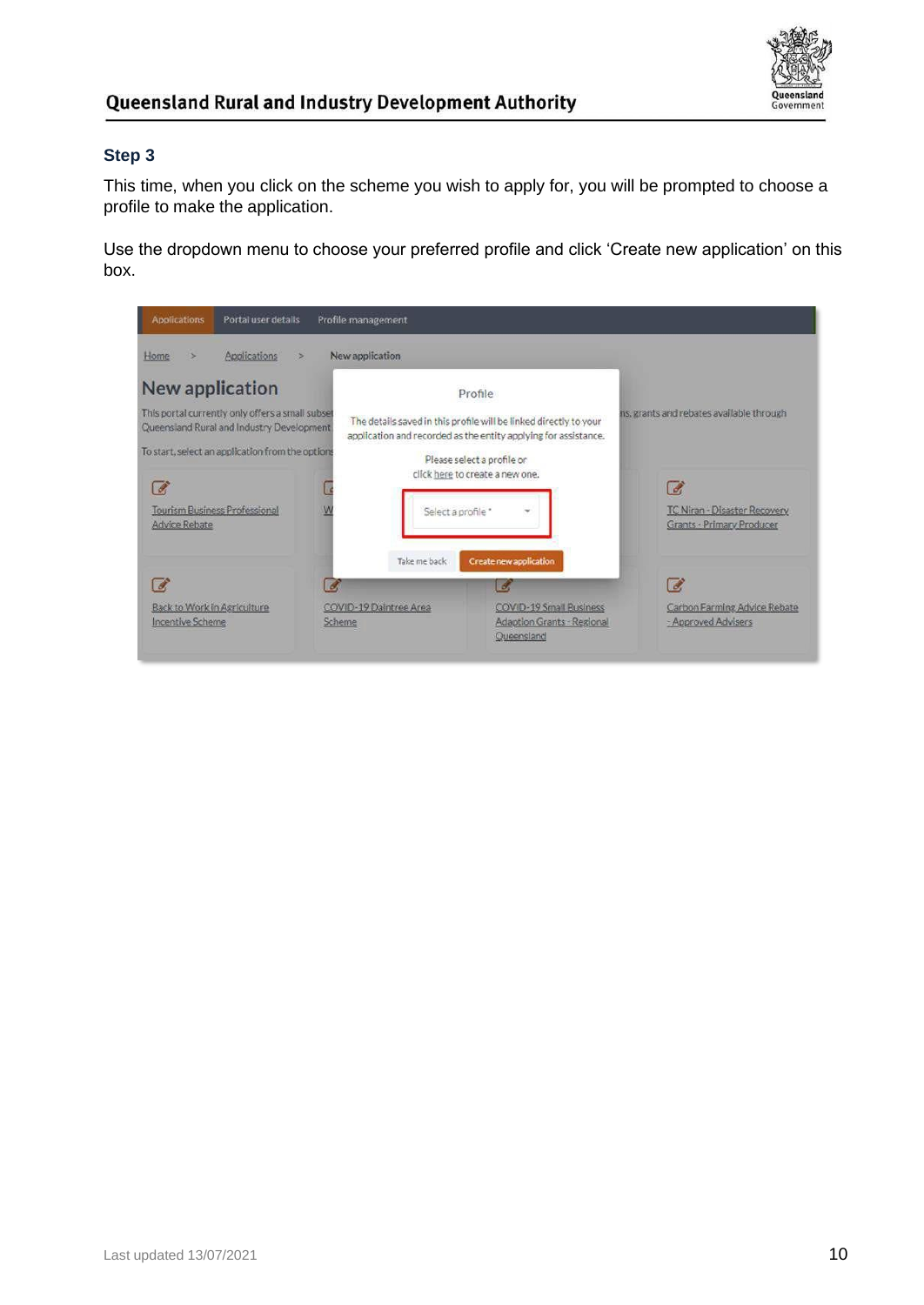

# <span id="page-10-0"></span>Starting your application

### **Step 1**

The application form will open, and you will be able to fill it out to apply. You will also be able to see which profile you are using, at the top of the form.



Fill in each question, following the directional text as required.

When you navigate to the next page using the button at the end of the page, the information you entered will be automatically saved.

All required fields must be filled in on a page in order to proceed and select the 'Next' button.

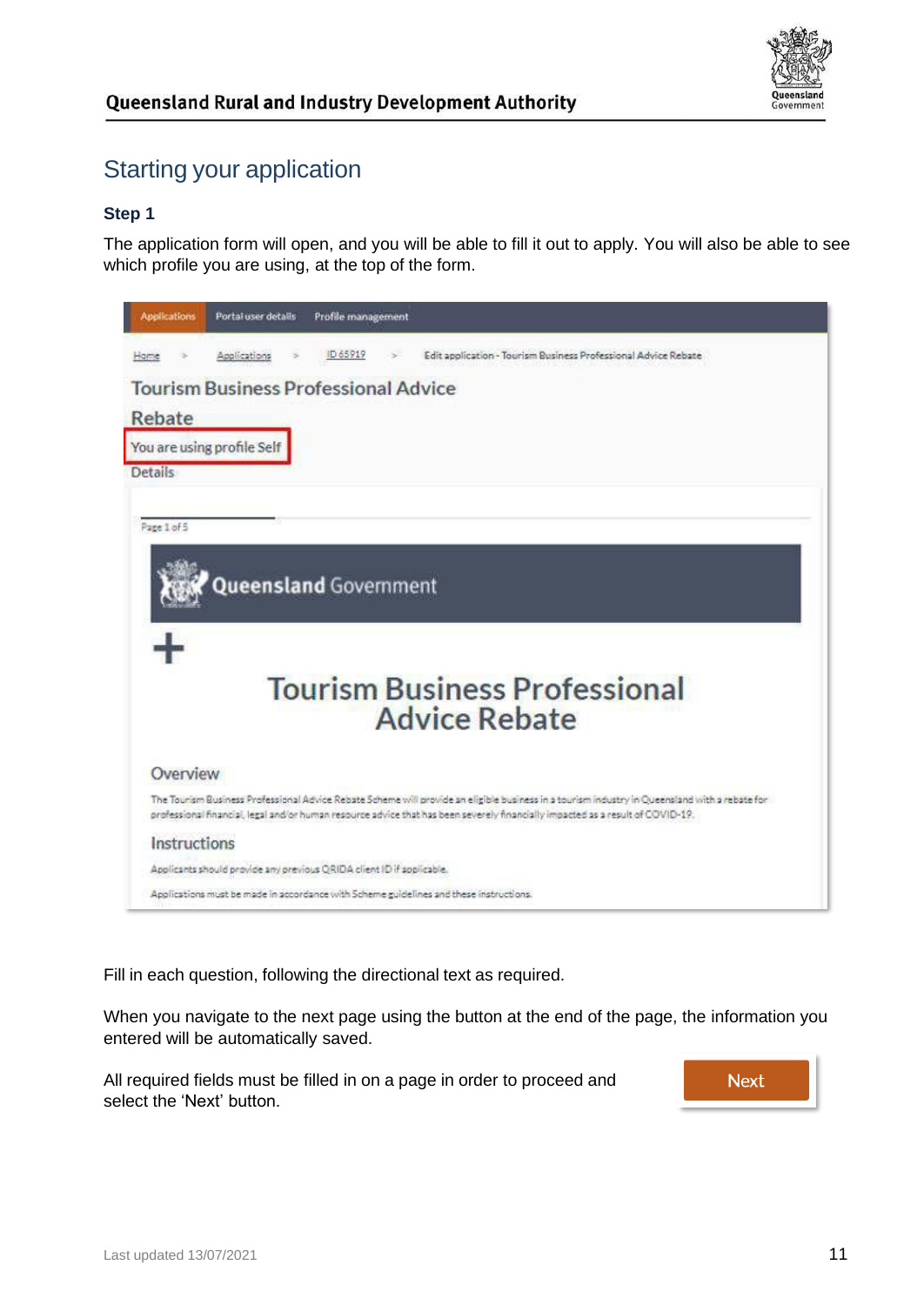

#### **To save and return to the application later**

- 1. Click the 'Next' or 'Previous' button on a page to save the information you entered
- 2. Once you successfully navigate pages, you can close the browser window
- 3. To return to an application, log back into the QRIDA portal
- 4. You will see in-progress applications on your Applications page in Draft status
- 5. Click 'Edit' next to the Draft application to continue to fill it in.

| <b>Applications</b> | Portal user details                                  | Profile management |                     |         |                        |                |                                                 |
|---------------------|------------------------------------------------------|--------------------|---------------------|---------|------------------------|----------------|-------------------------------------------------|
| Home<br>$\!>$       | <b>Applications</b>                                  |                    |                     |         |                        |                |                                                 |
| <b>Applications</b> |                                                      |                    |                     |         |                        |                | Start new application                           |
| Search By           |                                                      | ٠                  | Keywords, IDs, etc. |         | Q                      |                |                                                 |
| <b>Status</b>       | Application                                          |                    |                     | Profile | <b>Submission date</b> | <b>Actions</b> |                                                 |
| Draft               | Tourism Business Professional Advice Rebate (#65899) |                    |                     | Self    | Not yet submitted.     | Edit           | Withdraw<br><b>Delete</b>                       |
|                     |                                                      |                    |                     |         | Items per page: 25 -   | $1 - 1$ of $1$ | $\mathbb{R}$<br>$\langle \rangle$ $>$ $>$ $>$ 1 |

If you are unable to continue through the form, check whether there are any errors in the fields above, as some questions may show error messages.

#### **Submitting your application**

When you reach the end of the last page on the application form, you will need to click the 'Complete' or 'Submit' button

Complete

Once you click this button, a message confirming you have submitted will appear.

| Portal user details<br>Applications                             | Profile management                                                                                                   |        |                 |
|-----------------------------------------------------------------|----------------------------------------------------------------------------------------------------------------------|--------|-----------------|
| Applications<br>Home<br>۰<br>×<br><b>Tourism Business Profe</b> | 10 65917<br>Edit application - Tourism Business Professional Advice Rebate                                           |        |                 |
| Rebate                                                          |                                                                                                                      |        |                 |
| You are using profile Self<br><b>Details</b>                    | Your application has been<br>submitted.<br>Confirmation will be sent to your registered email address.               |        |                 |
|                                                                 | <b>OK</b>                                                                                                            |        |                 |
| Disclaimer Pri<br>Copyright                                     |                                                                                                                      | rnment | Other Languages |
|                                                                 | C The State of Queensland - Queensland Rural and Industry Development Authority 2010 - 2021<br>Queerstand Government |        |                 |
|                                                                 | portal v2.32.209                                                                                                     |        |                 |

At this point, your application will move through a process to be assessed by the team. Once an application has been submitted it cannot be edited. If you have made a mistake on your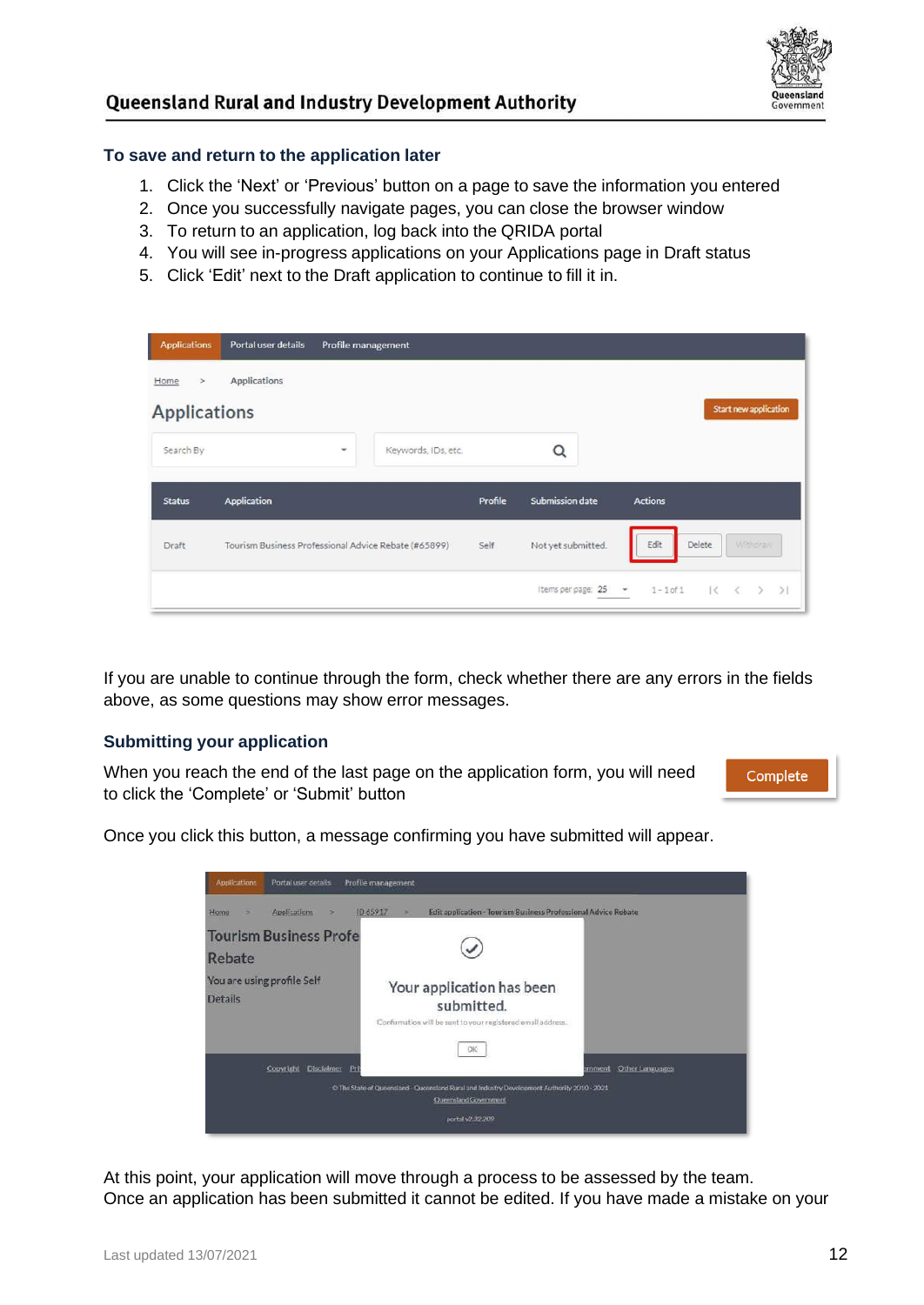

application form, *do not* withdraw it. Contact QRIDA for further assistance at **Freecall 1800 623 946** or [contact\\_us@qrida.qld.gov.au](mailto:contact_us@qrida.qld.gov.au) .

### **Withdrawing your application**

If you need to withdraw your application after you have submitted it, you may do so by logging into the portal, finding your application on the "Applications" tab, and selecting the "withdraw" button.

Please note, once an application is withdrawn, it cannot be re-instated.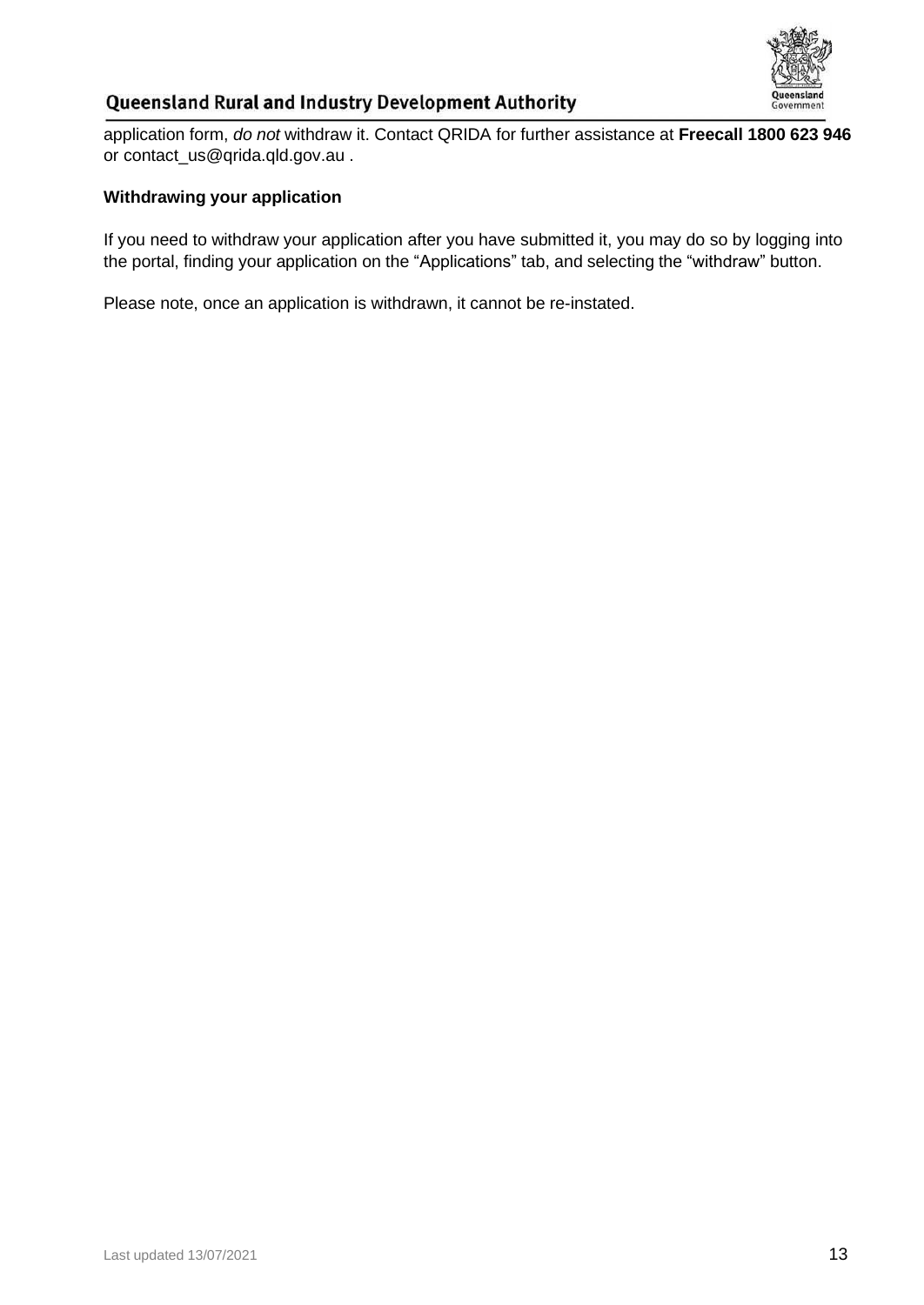

# <span id="page-13-0"></span>Application status changes

Each application on the 'Applications' page will have a status that changes depending on where your application is in the process.

Applications in 'Draft' status are applications you have not yet submitted and may be edited until you do submit.

'Received' applications are ones which have been submitted and are currently with QRIDA to be picked up for assessment.

Applications in 'In Progress' status are currently being assessed, and once assessment is completed, the status will then further update to reflect the decision depending on the outcome of the application.

You may check back at any time to view the status of your application(s).

If you require further information regarding the application process or any of our programs or services, you can call QRIDA on **Freecall 1800 623 946**.

Draft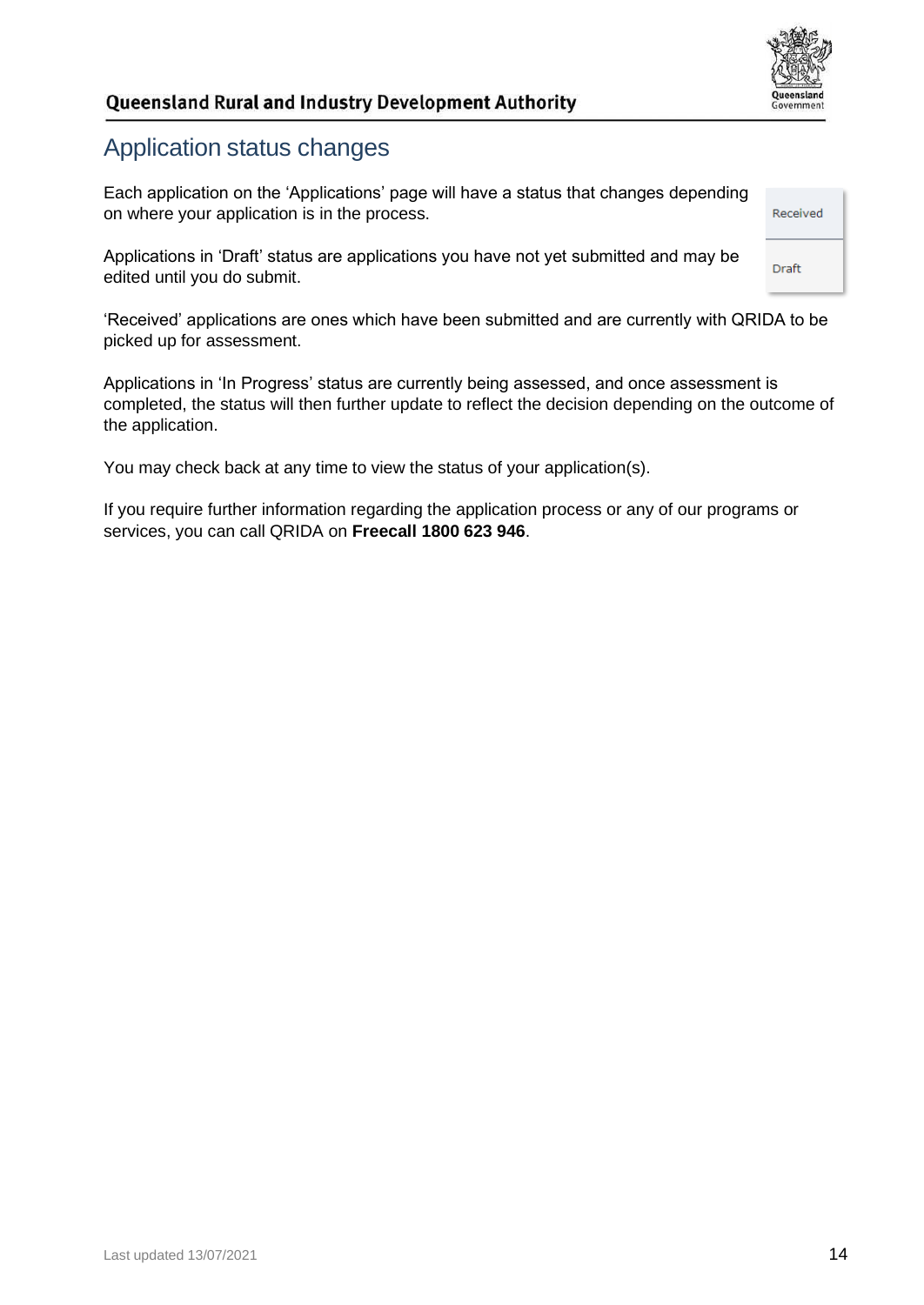

# <span id="page-14-0"></span>Uploading additional documents after submitting

### **Step 1**

Navigate to the applications page and find the application you wish to upload associated documents under. Note the 'Upload Document' option under 'Actions'

| <b>Applications</b> |                                                         |                     |         |                      | Start new application                            |
|---------------------|---------------------------------------------------------|---------------------|---------|----------------------|--------------------------------------------------|
| Search By           | $\check{}$                                              | Keywords, IDs, etc. |         | Q                    |                                                  |
| <b>Status</b>       | Application                                             |                     | Profile | Submission<br>date   | <b>Actions</b>                                   |
| Received            | Tourism Business Professional Advice Rebate<br>(#65917) |                     | Self    | Jul 2, 2021          | Edit<br>Upload document<br>Withdraw              |
|                     |                                                         |                     |         | Items per page: 25 - | $1 - 1$ of $1$<br>$\leq$<br>$\epsilon$<br>$\geq$ |

### **Step 2**

Select 'Upload Document' and you will be presented with the following upload option:

| application                                                                                                                                            |
|--------------------------------------------------------------------------------------------------------------------------------------------------------|
| Please attach any supporting documentation required to assist<br>Queensland Rural and Industry Development Authority in<br>assessing your application. |
| Choose files No file chosen                                                                                                                            |
| Take me back<br><b>Upload Document</b>                                                                                                                 |

### **Step 3**

Select 'Choose Files' and select a file from your file system to upload. You can hold the Ctrl key on your keyboard (or command if using a mac) to select multiple files.

### **Step 4**

Once the files have been chosen, select the "Upload Document" button you will see the following success message: